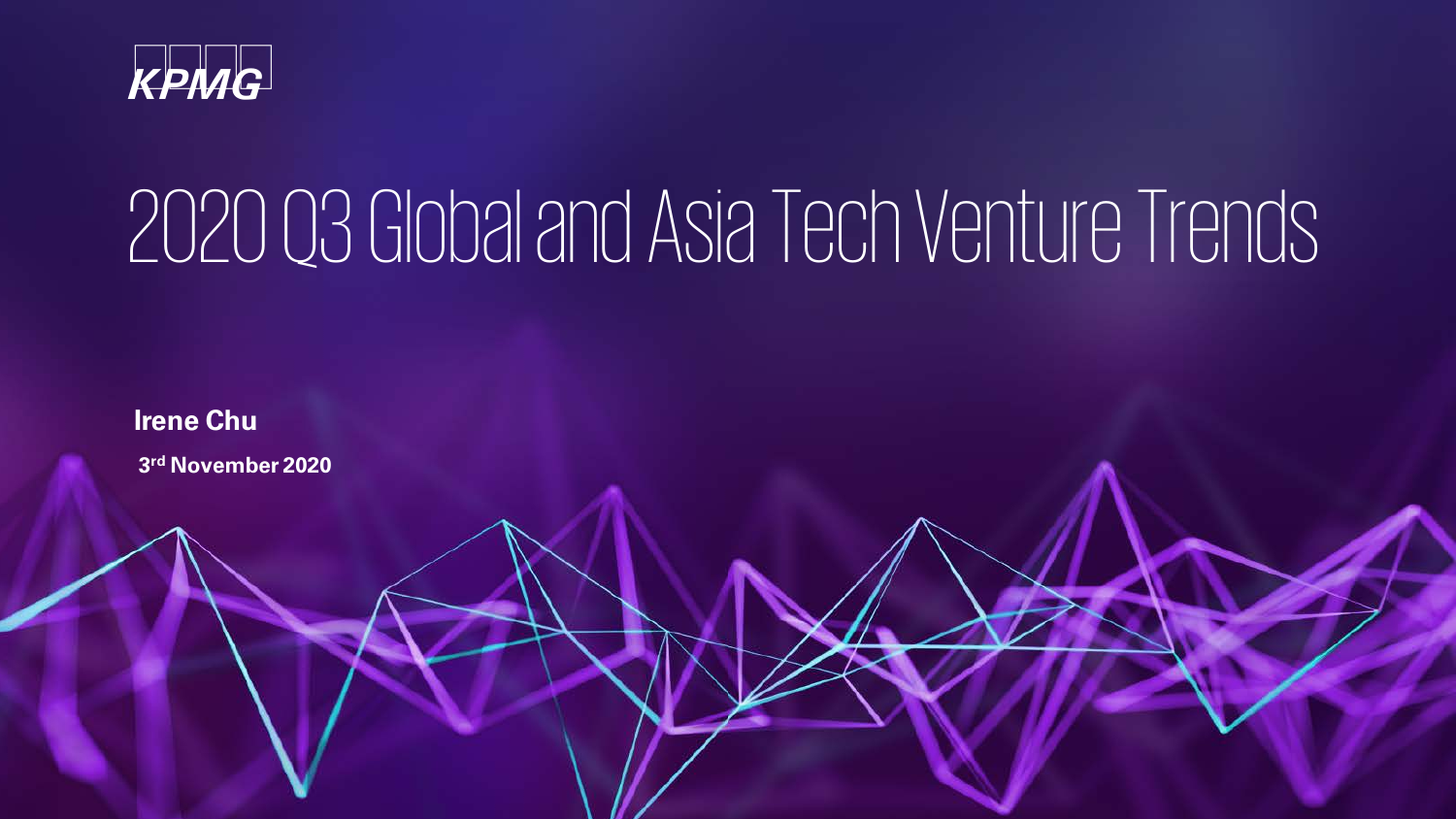# Global VC Investments Remain Steady

#### **Global venture financing**

2013–Q3'20



- Globally, in Q3'20 VC-backed companies raised **\$73.2B** across 4,861 deals
	- All regions see increase in VC investment
- Early-stage companies feeling the pressure
- **Investors focused on companies able to** adapt and respond to the 'new normal'
- IPO market surges in Q3'20

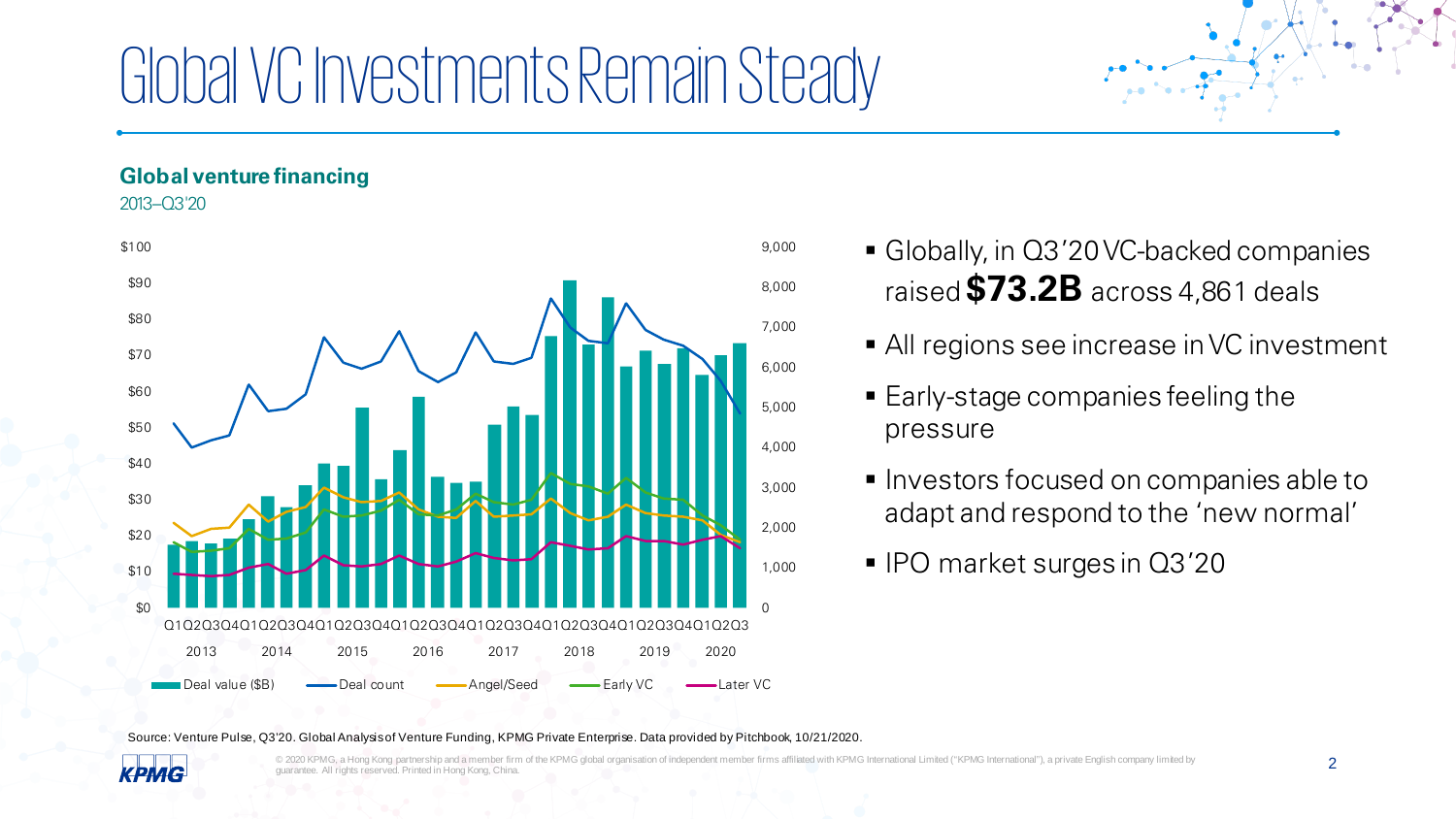### Global VC Trends – (1) Dry powder keeps figures elevated

#### **Global median deal size (\$M) by stage 2013–2020\***



#### **Global up, flat or down rounds 2013–2020\***



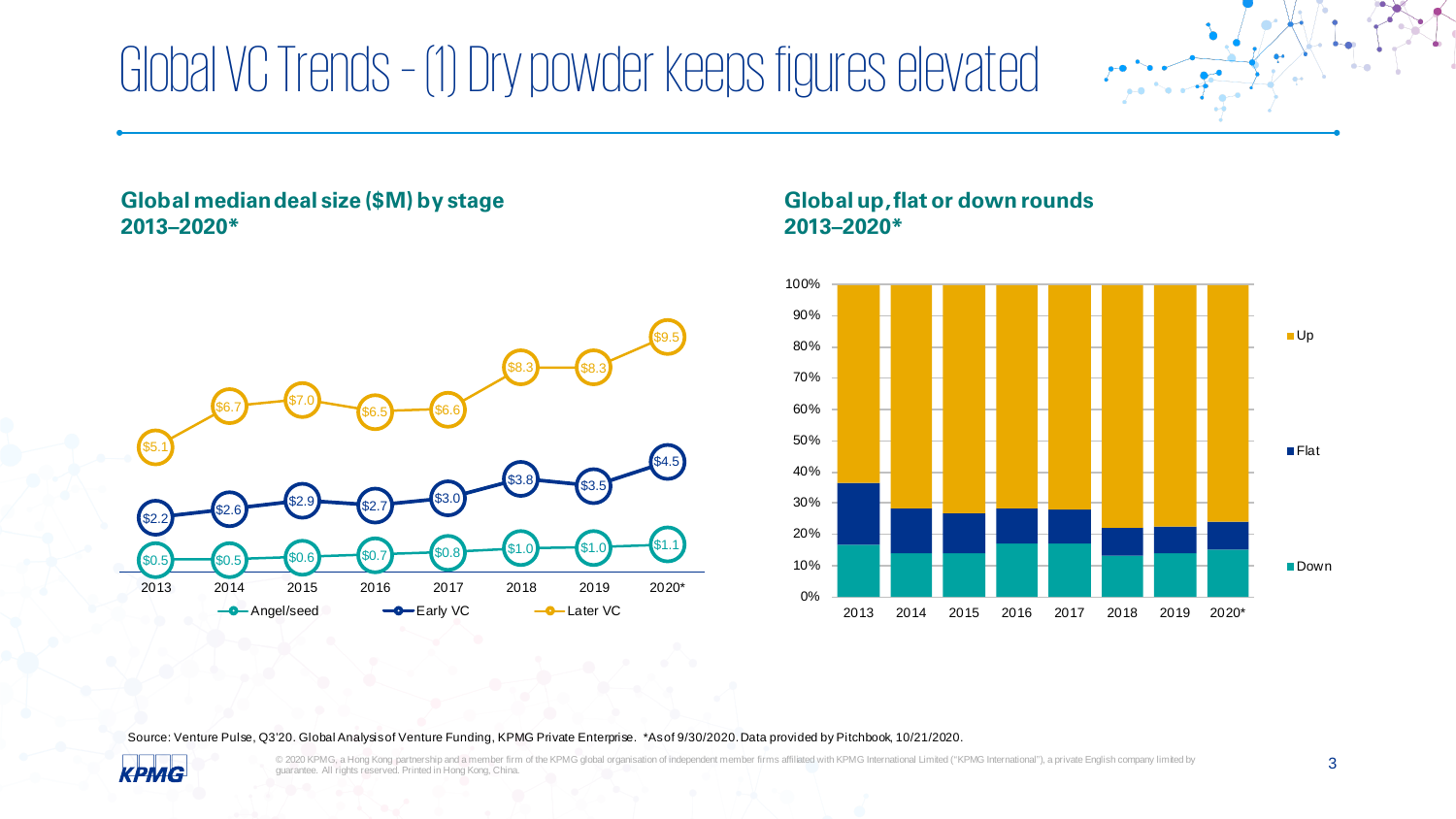### Global VC Trends – (2) Capital keeps stampeding toward unicorns

#### **Global unicorn rounds**

2013–Q3'20



#### 100

- **Robinhood** is listed twice in the top 10 financing globally for a single quarter as it raised a combined total of \$1.2 billion+ in a matter of months
- **Fintech** has benefited considerably from the changes wrought by COVID-19
- **SpaceX, Revolut** and **Weltmeister** all closed on new funding

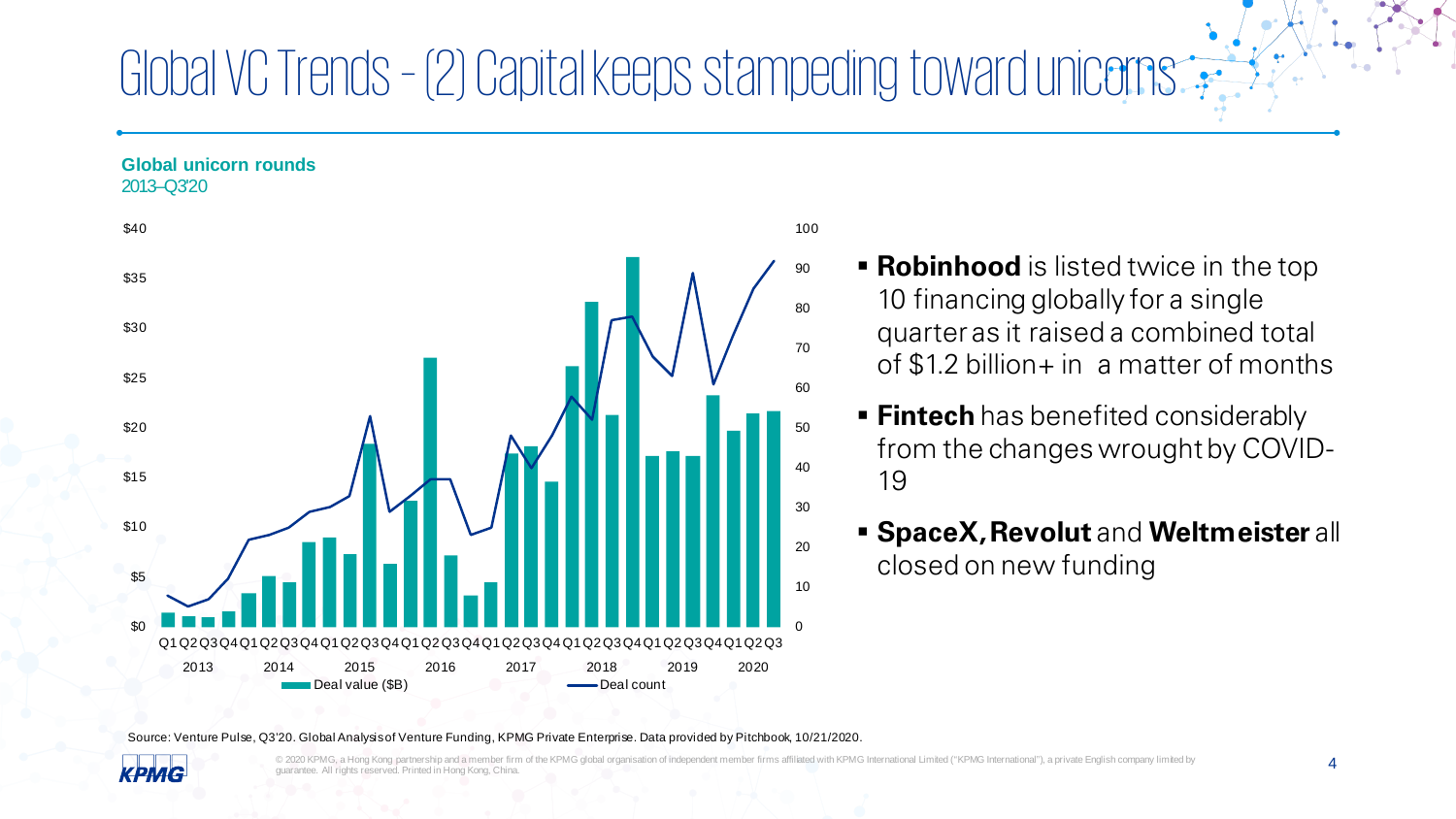### Global VC Trends – (3) Fundraising surges further

**Global venture fundraising** 2013–2020\*



#### 1,000

- Another **\$20 billion** committed to the asset class amid various venture fund strategies by the end of Q3
	- **Shift toward alternative assets by** institutional investors fuels ongoing strong fundraising efforts by venture fund managers

Source: Venture Pulse, Q3'20. Global Analysis of Venture Funding, KPMG Private Enterprise. \*As of 9/30/2020. Data provided by Pitchbook, 10/21/2020.

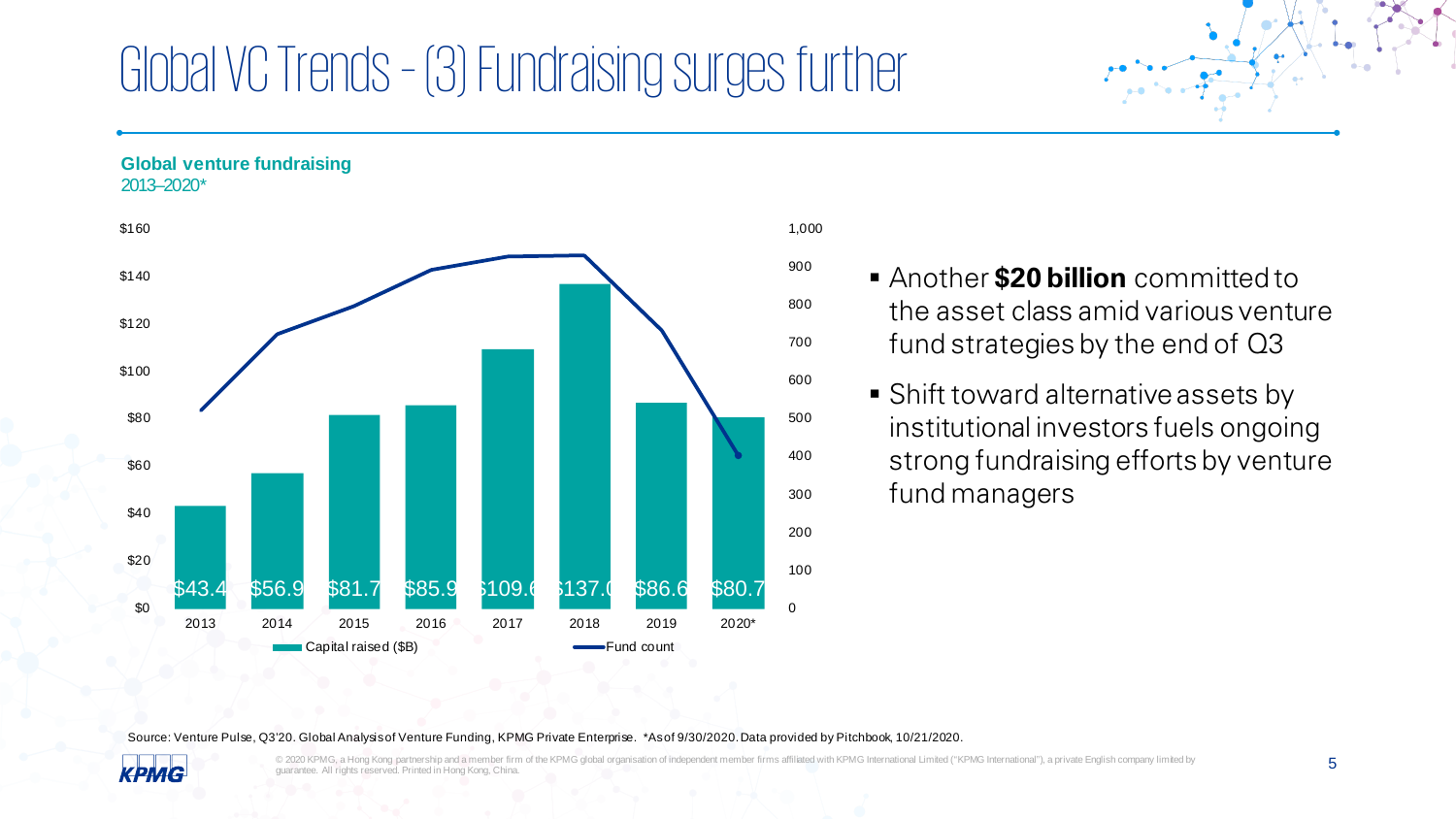# VC Investment in Asia on the Rebound

#### **Venture financing in Asia**

2013–Q3'20



- In Q3'20 VC-backed companies in the Asia region raised **\$21.1B** across 1,285 deals
- Rebound led by two  $$1B + mega-deals$
- **Surging focus on healthtech and edtech**
- China sees renewed VC investment in Q3'20
- **Tension with the US driving some** Chinese companies to shift their IPO focus

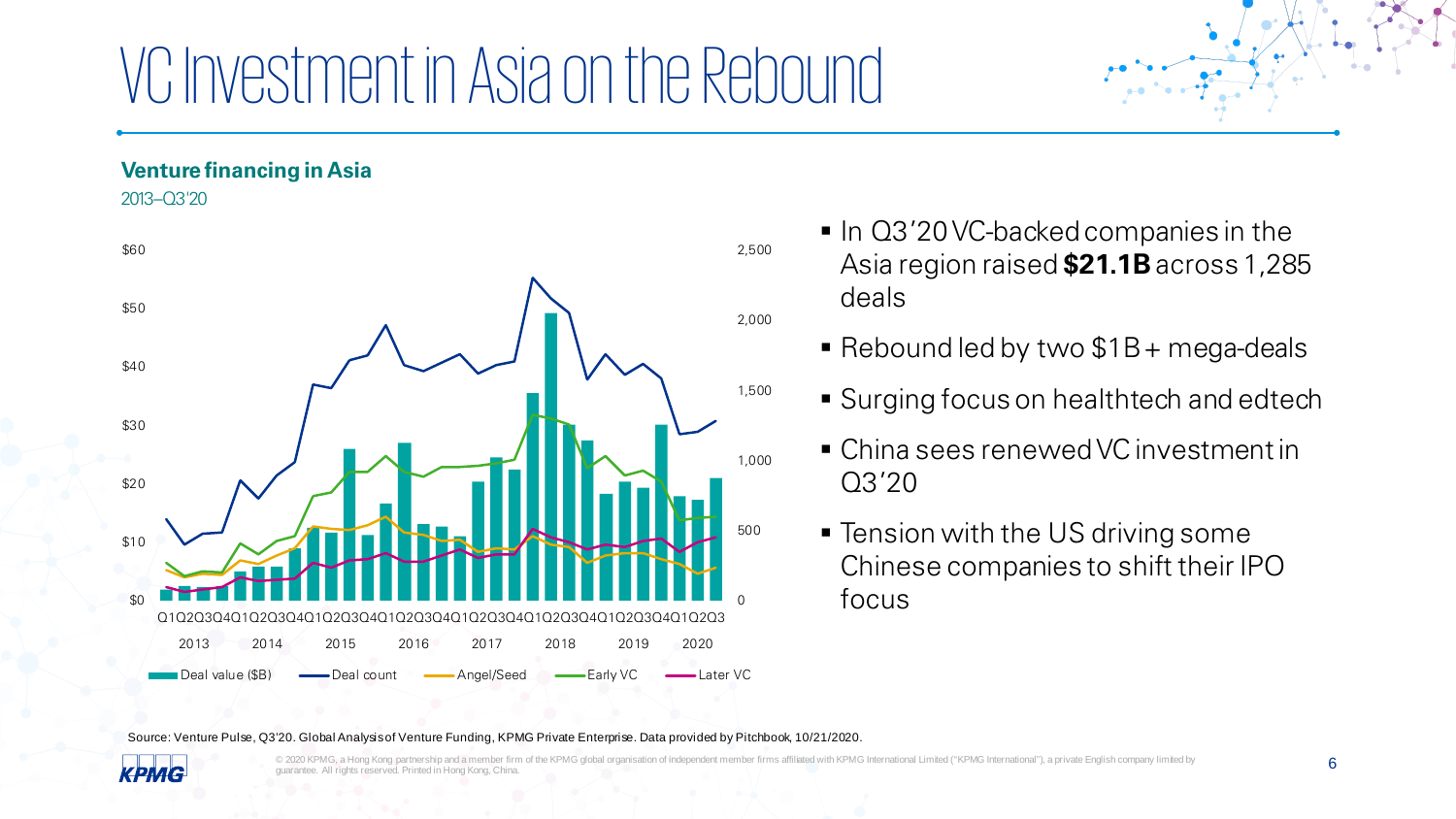### VC Trends in Asia – (1) Capital still concentrates at late stage

#### **Deal share by series in Asia**

2013–2020\*, VC invested (\$B)



- VC investors continue to focus on latestage companies
- Two \$1 billion+ mega-deals helped to propel the VC investment in Asia in Q3'20, including:
	- \$1.5billion raise by Shanghaibased automotive company Weltmeister
	- \$1.3 billion raise by India-based internet retailer Flipkart

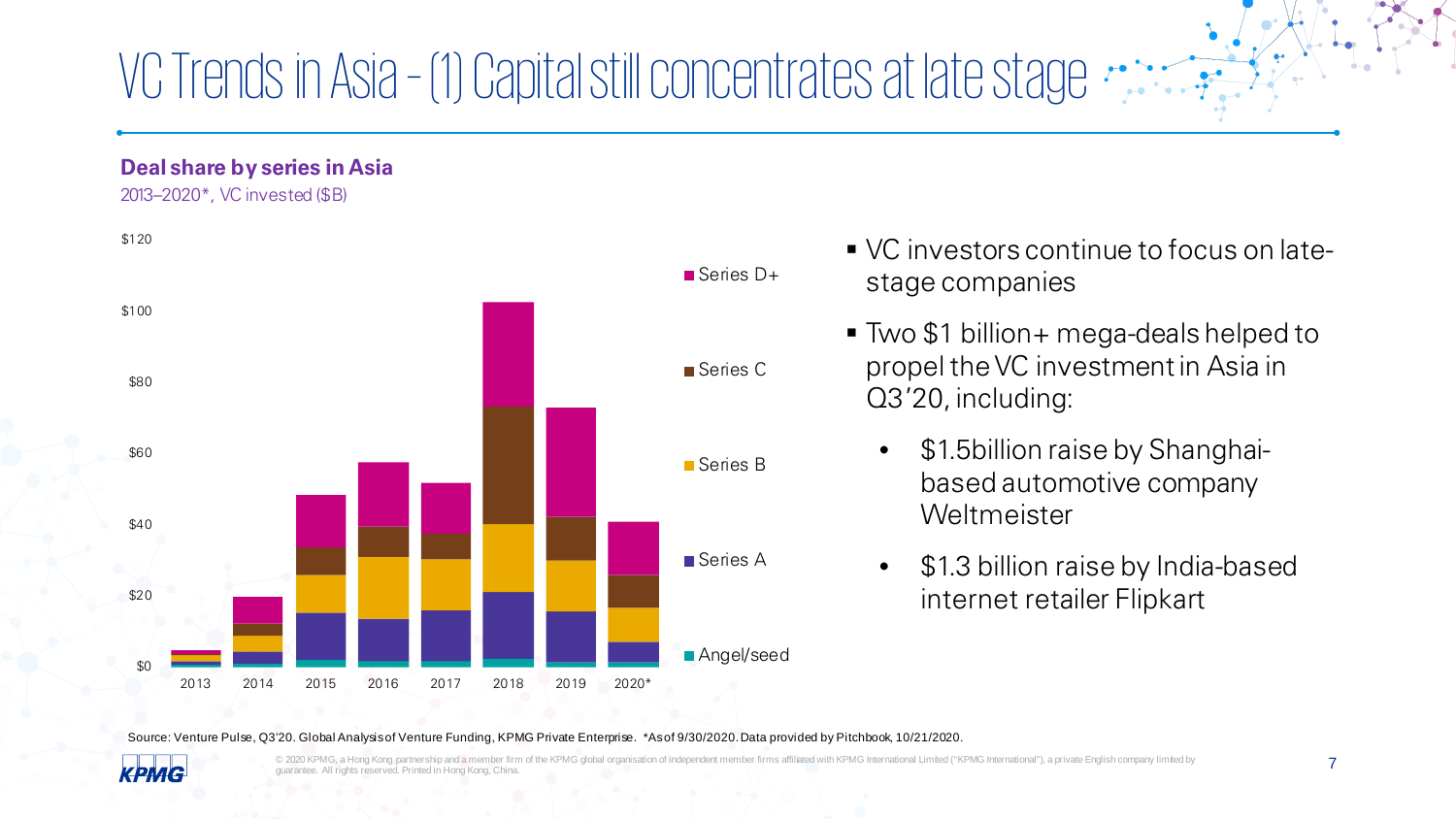### VC Trends in Asia – (2) Biotech persists in its record pace

#### **Asia venture financings by sector**

2013–2020\*, VC invested (\$B)



- $\blacksquare$  Health and biotech were big bets for VC investors in Q3'20
- Startups focused on COVID-19 related mitigation or management
- Companies addressing broader health issues such as cancer screening and access to care.

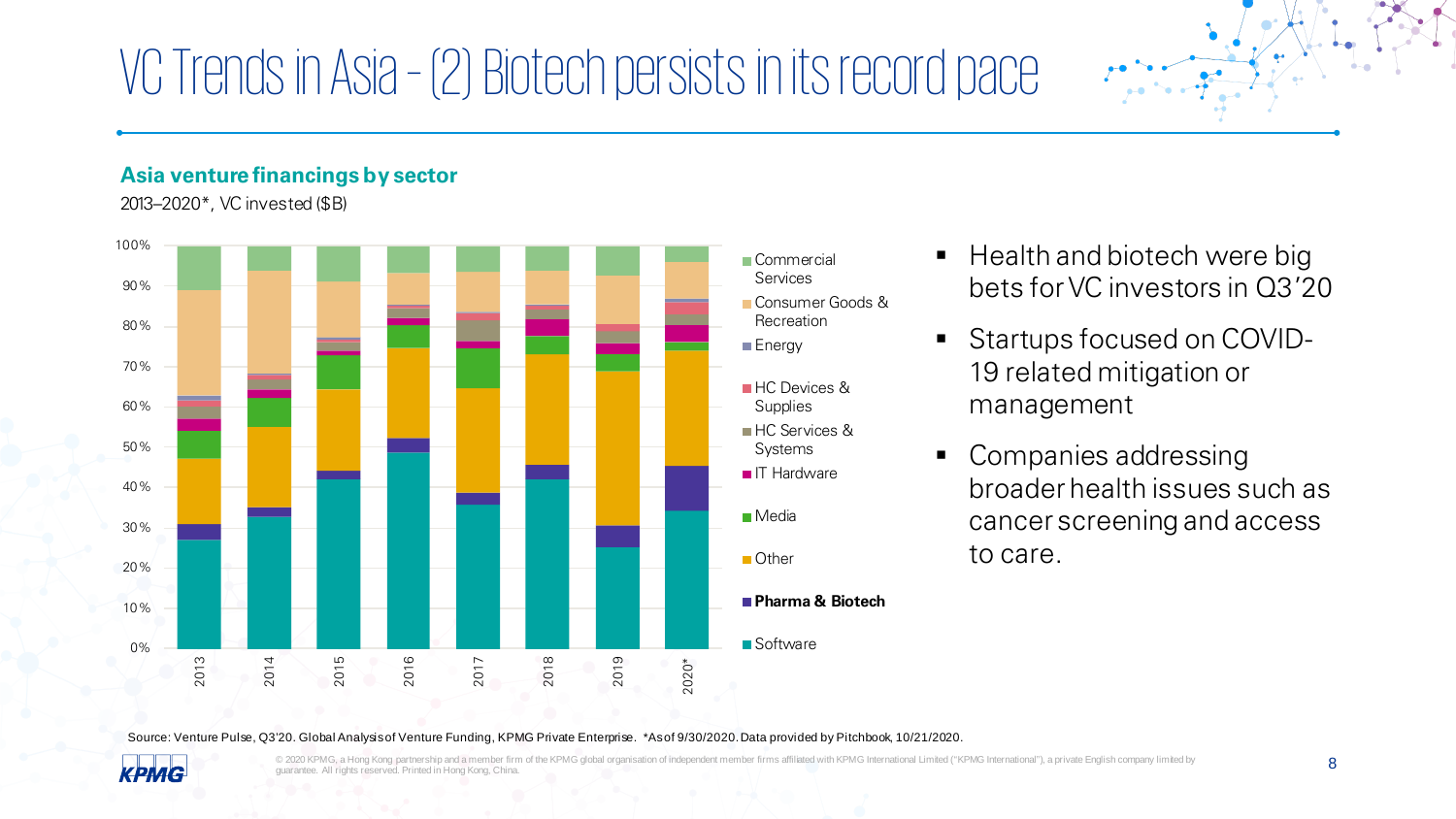### VC Trends in Asia – (3) China sees renewed VC investment

#### **Venture financing in China**

2013–Q3'20



- A modest but steady increase in venture funding volume along with a rise in VC invested
- China accounted for seven of Asia's top 10 deals during Q3'20
- Digital business models were a hot area of investment in China during Q3'20
- **Example 1 Less proven new economy companies will** likely face significant downward valuation pressure

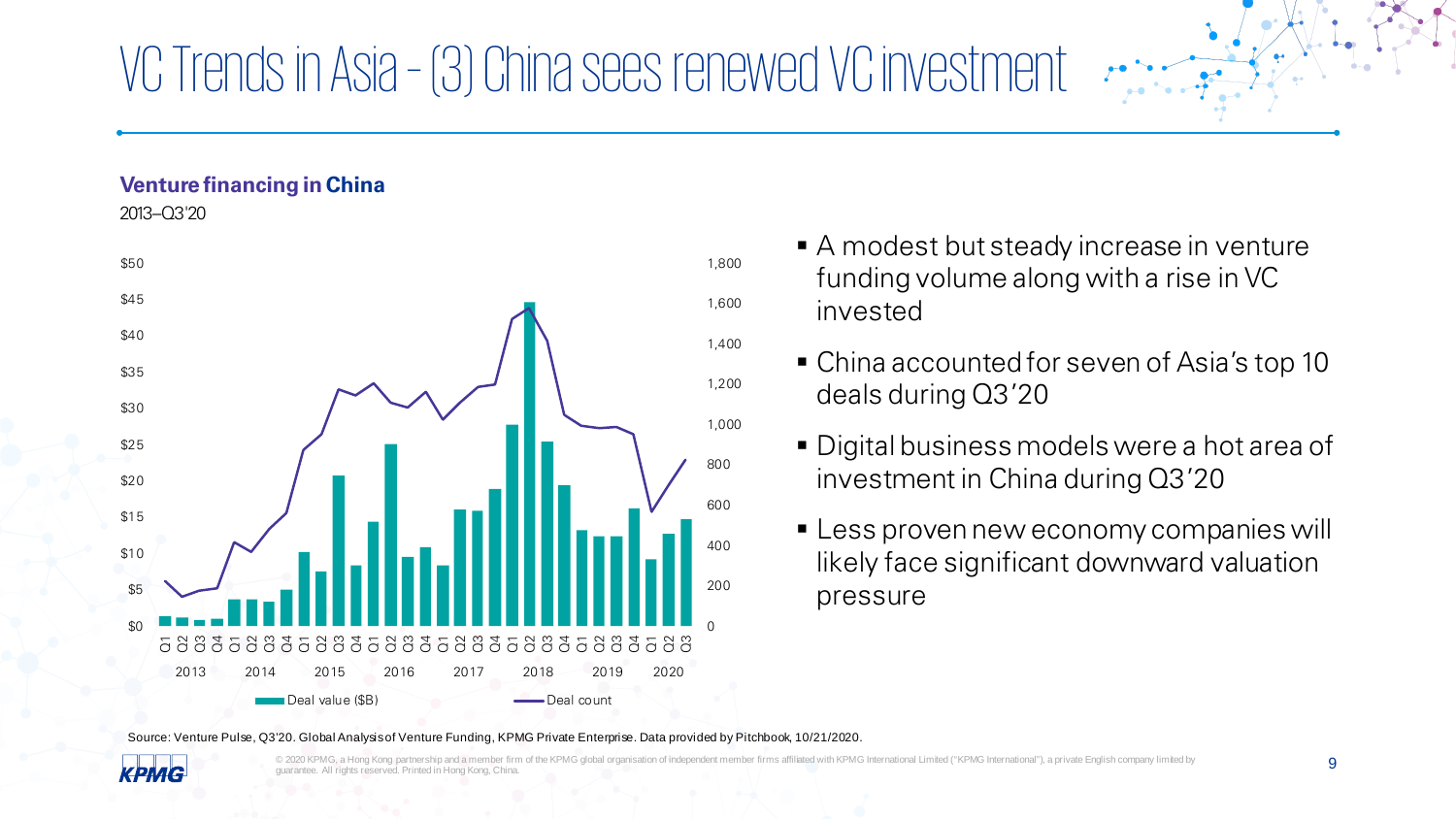### China Top Deals Predominates Asia VC Market





- 1 **Weltmeister** \$1.5B, Shanghai Automotive Series D
- **Flipkart**  \$1.3B, Bengaluru Internet retail Corporate 2
- **JD Health** \$830M, Beijing Internet retail Series B 3
- 4 **Xpeng** — \$500M, Guangzhou Automotive Series C1
- **BYJU'S** \$500M, Bengaluru **Edtech** Late-stage VC 4
- **Miss Fresh** \$495M, Beijing E-commerce Late-stage VC 6
- **Zhangmen.com**  \$450M, Shenzhen **Edtech** Late-stage VC 7
- **Xiaohongshu** \$450M, Shanghai Internet retail Late-stage VC 7
	- **MicroPort Medical Robots**  \$432.6M, Shanghai Surgical devices Late-stage VC

9

**Yipin Shengxian** — \$353M, Chongqing Food products Series C 10

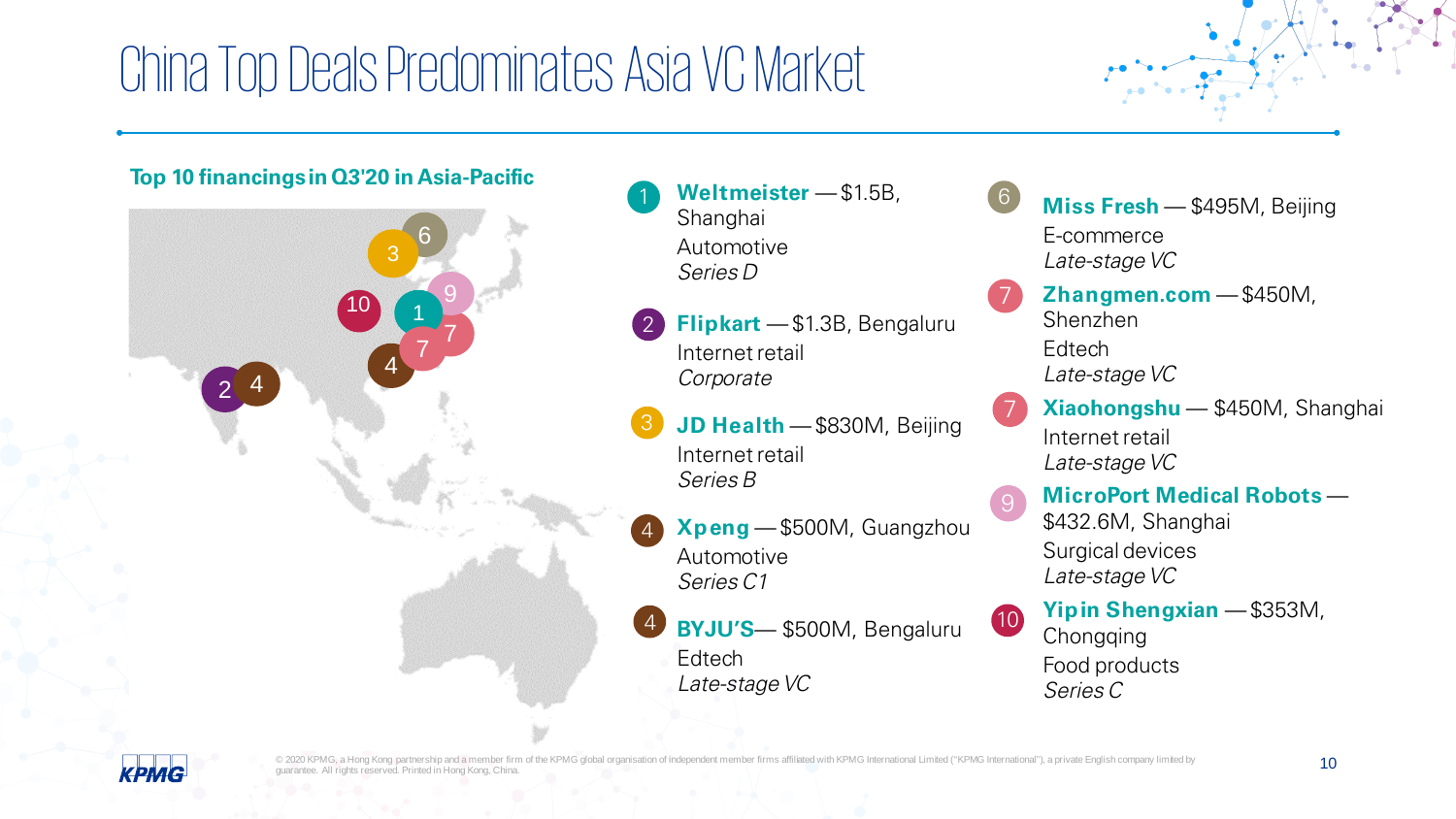### VC Trends in Asia – (4) IPOs lead exits to roar back



- A surge of tech IPOs across exchanges in Asia led to a new record for exit value
- M&A powers exit volume while IPOs power exit value
- Chinese companies have been shifting their attention to public markets closer to home, including the Hong Kong Stock Exchange
- Ant Financials IPO with HKEx and STAR in Q3'20 – poised to be largest tech IPO ever

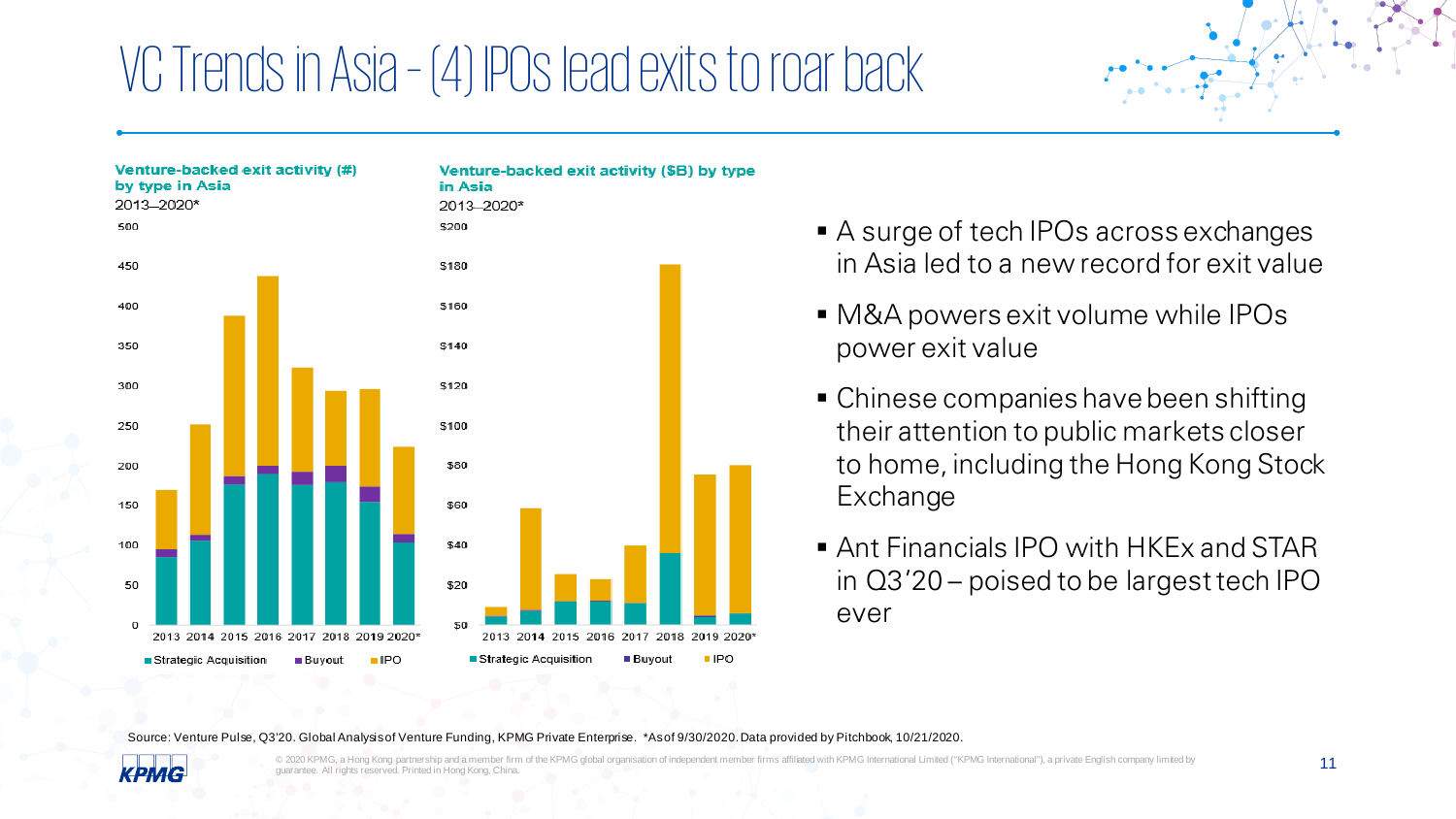### A Close Look -Hong Kong IPO Market Statistics

*IPO Proceeds for the 9 months ended 30 Sep 2020 (By Sector, Main Board only)*



*IPO Proceeds for the 9 months ended 30 Sep 2020 (Main Board)*



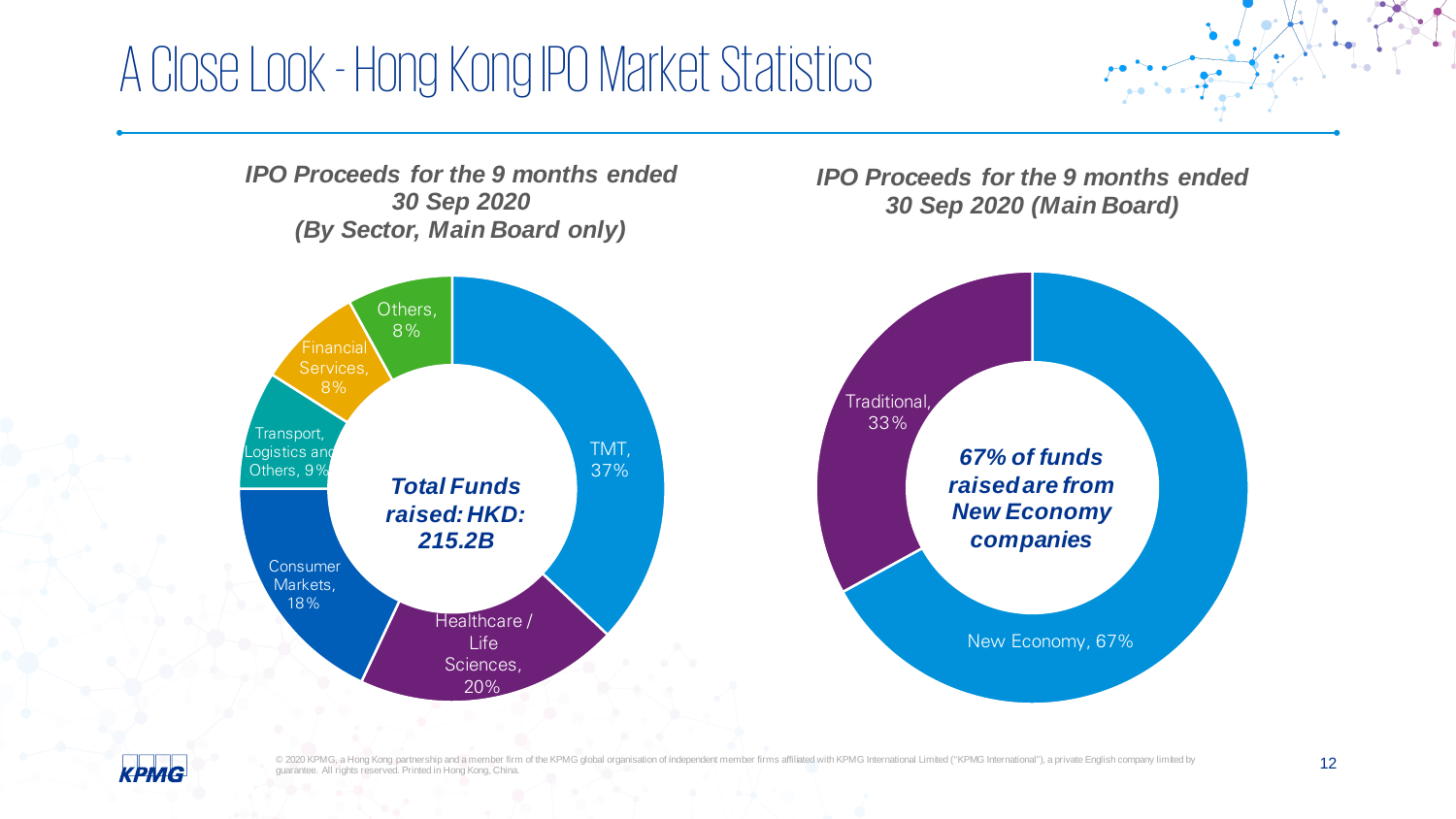### A Close Look -A-share IPO Market Statistics



*IPO Proceeds for the 9 months ended 30 Sep 2020 (By Listing Board)*



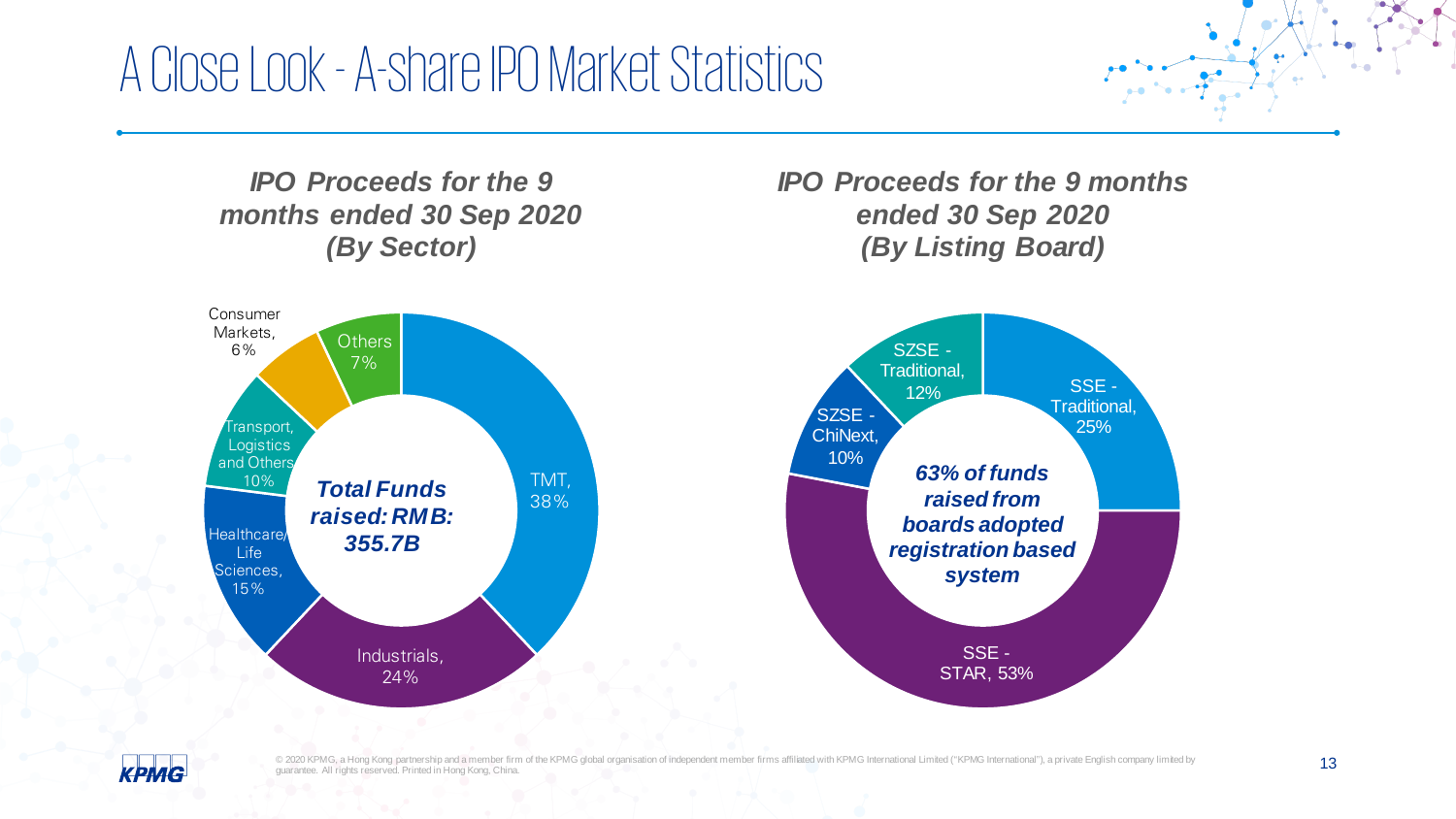# Key Trends to Watch Out

- COVID-19 is expected to remain a key driver of both investor caution and investment heading into Q4'20
- Digital solutions aimed at addressing needs or businesses and consumers will continue to be favored by investors
- Key sectors in Asia: healthtech, eCommerce, AI, edtech, autotech, digital enablement and fintech in SME financing solutions
- More focus on regionalization and localized investments in Asia/China
- Corporation and their venture arms continue to be a mainstay of the ecosystem
- **First-time funds resurge in promising sign**

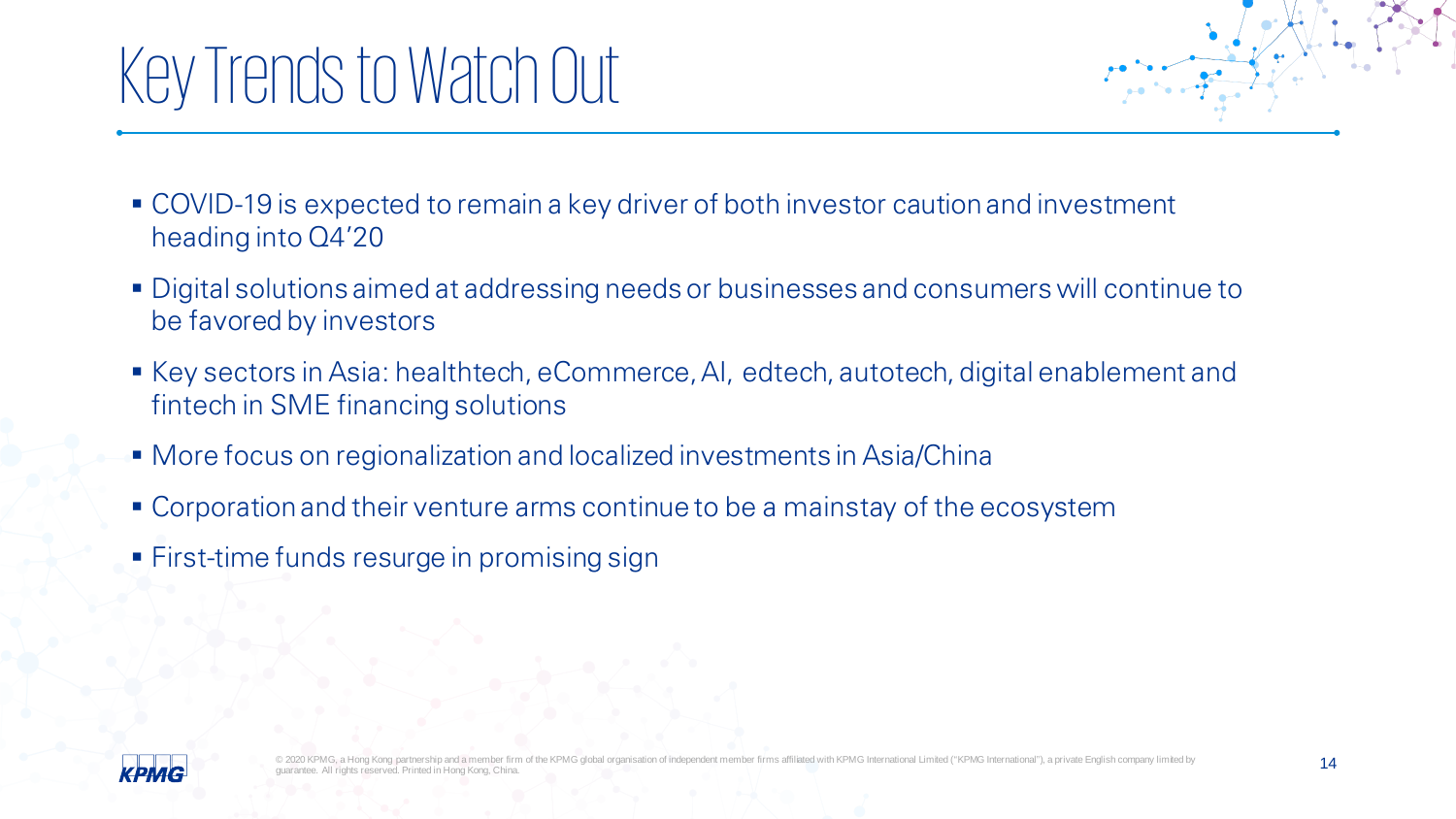## Contact



**Irene Chu** Partner, Head of New Economy & Life Sciences, Hong Kong KPMG China **Email:** [irene.chu@kpmg.com](mailto:irene.chu@kpmg.com) **Phone:** +852 2978 8151









KPMG Venture Pulse Mainland China and Hong Kong 2020 Q3 review: IPOs and other market trends